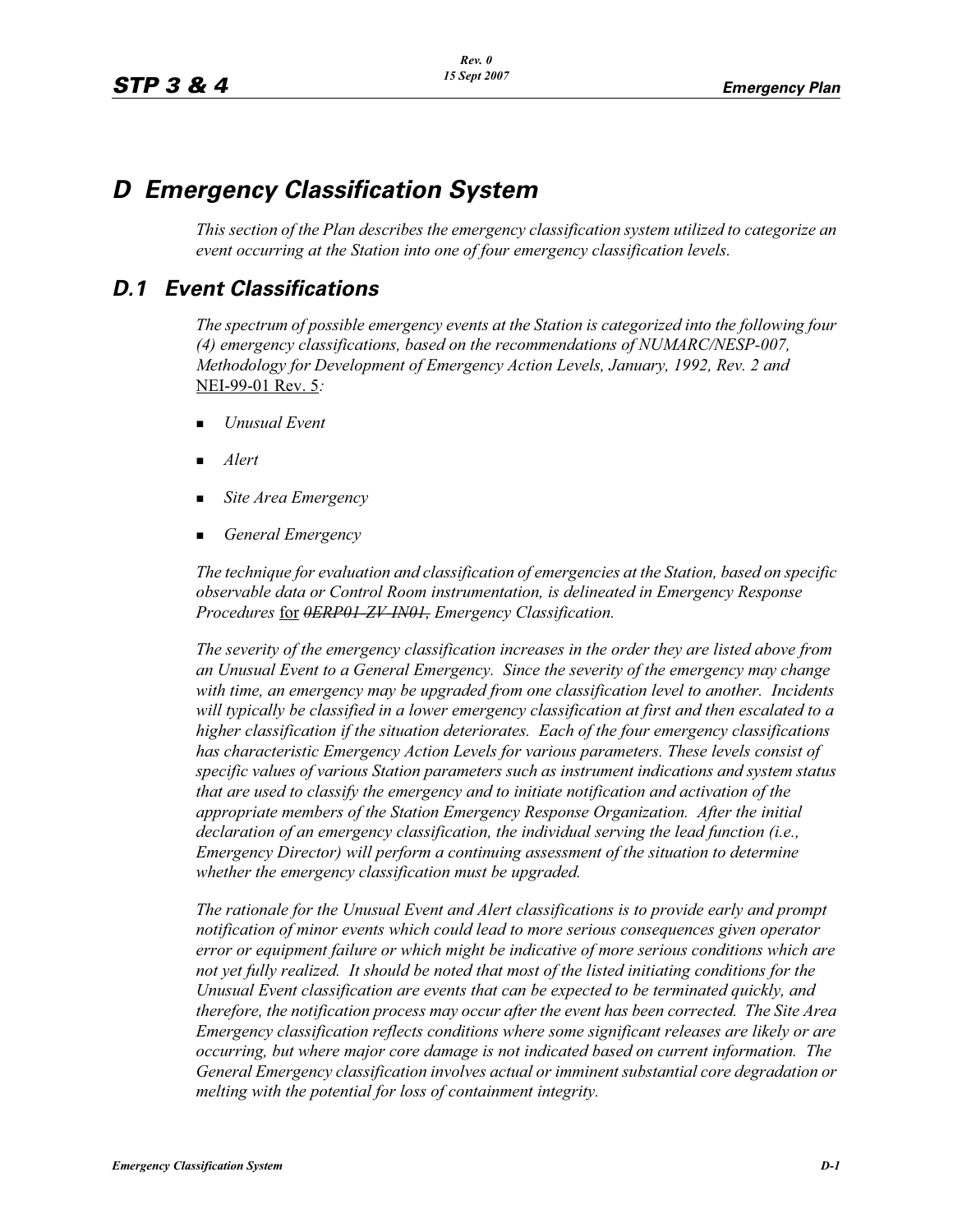*The philosophy taken for classification will always be to immediately declare the highest classification for which a set of limits have been attained (Emergency Action Levels). For example, a Site Area Emergency would be declared directly if the Emergency Action Level of that classification had been attained, even if the lower, Alert classification had not been previously declared. In utilizing the Emergency Action Level criteria as the basis for initiating emergency response activity, there may be instances when the Station Operations staff cannot determine quickly which of two action levels is appropriate for a particular occurrence. In those cases, the occurrence is treated as the higher level of classification and the appropriate response for that level is initiated.*

## *D.2 Safety Features*

*The Station is* Units are *designed with structures, systems, and components to prevent or mitigate the consequences of postulated events that may result in the release of radioactive material into the environment that could produce doses in excess of established values. The Station is* Units are *also designed with process, radiation monitoring, and analytical instrumentation to measure radioactivity in the Station* Units *system fluids, building atmospheres, and liquid and gaseous effluents. These structures, systems, and components are also described in the Updated Final Safety Analysis Report*(s)*.*

*The initiating conditions and events that determine the emergency classification are based on the actual or potential failure, malfunction, or improper operation of these structures, systems, and components. Some of the initiating conditions and events are directly identifiable by their existence, such as operation of a safety system or a fire, while others require observation of process and radiation monitoring instrumentation and/or radiochemical analysis.*

*Emergency Response Procedures* for *0ERP01-ZV-IN01, Emergency Classification, and Table D-1* and D-2 *provide initiating conditions that lead to Emergency Action Levels and associated emergency classification. Emergency Response Procedures for 0ERP01-ZV-IN01, Emergency Classification, contains process parameter instrumentation and corresponding values, equipment status, and non-process conditions and events for identifying the initiating conditions and events that constitute the Emergency Action Level for each classification. The initiating conditions found under the various classifications are intended as general guidelines and represent the types of conditions that may be evaluated to confirm or modify, at any time, the emergency classification and action level response initiated by the Operations staff. The actual situation, however, from Unusual Event to General Emergency, involves many variables in going from plant instrumentation readouts of a pre-accident situation to significant radiological exposures to the public. Such readings may usefully serve as conservative criteria for determining when to mobilize various emergency organizations, but final decisions to notify and alert the public utilizing the Prompt Notification System are the decisions of the local and State governmental officials.*

*Station process emergency conditions and events are confirmed and mitigated by use of Emergency Operating Procedures. These procedures are based on guidelines developed by the Westinghouse and* General Electric *Owner*s *Group*s *and require the monitoring of critical safety functions and a diagnostic evaluation to classify the emergency.*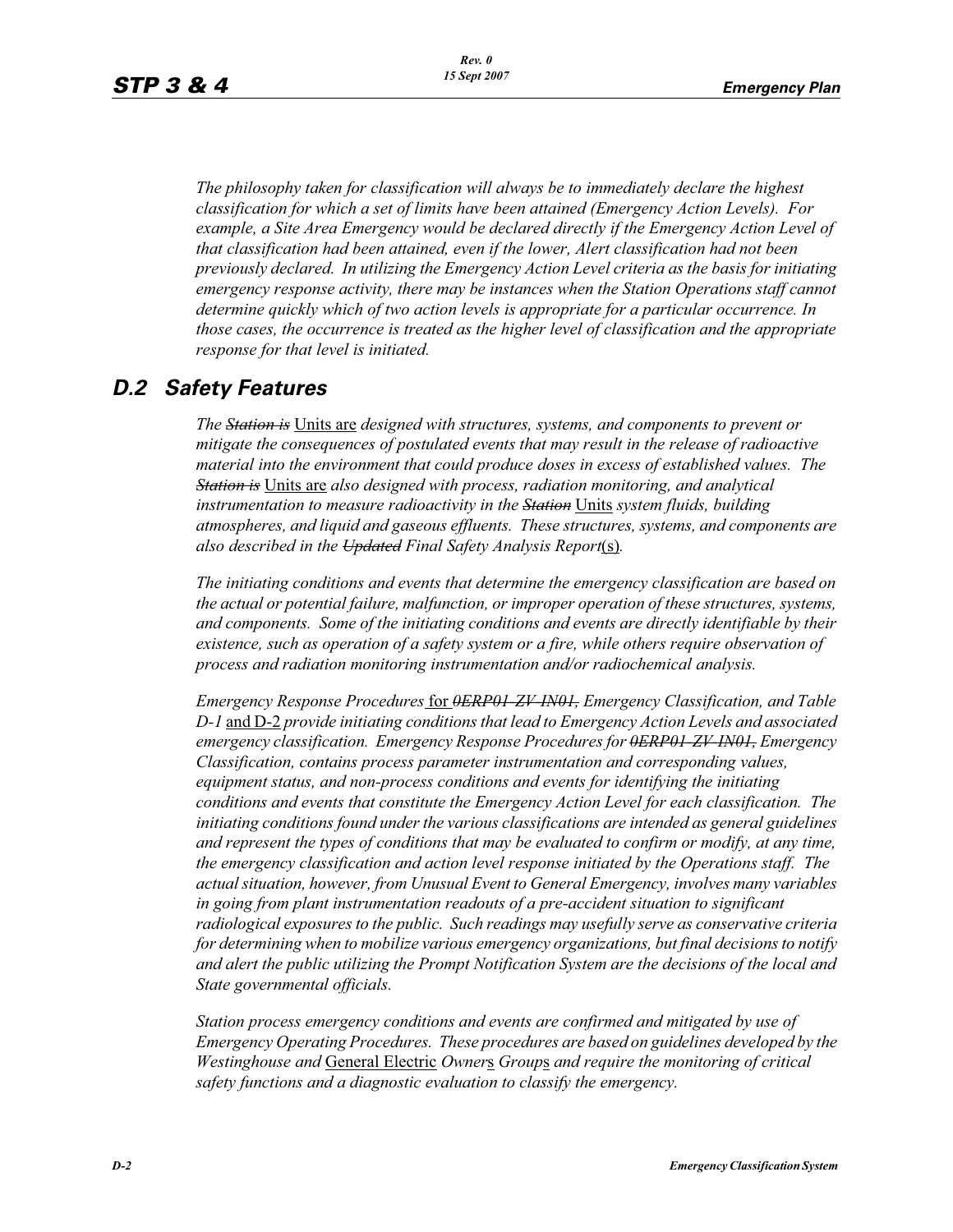*Non-process emergency conditions and events are confirmed as required by the use of specific Station procedures or physical confirmation.*

*Station procedures contain the specific instrumentation, equipment status, and non-process conditions and events that are used to establish the emergency classification.*

## *D.3 Emergency Classifications*

*The following subsections describe each emergency classification. The descriptions contained in these subsections are not intended to be totally descriptive nor all-inclusive. The Emergency Director will declare an appropriate emergency classification when, in his judgment, the Station status warrants.*

#### *D.3.1 Unusual Event Classification*

*Unusual Event is the least severe of the four classes of emergency, in that events are in process or have occurred which indicate a potential degradation of the level of safety of the station or indicate a security threat to facility protection has been initiated. No releases of radioactive material requiring offsite response or monitoring are expected unless further degradation of safety systems occurs.*

*This classification includes those situations which, unless complicated by other factors, pose no harm to the public but for which it is prudent to notify Station personnel, State, local, and Federal officials to provide them with current information on unusual events which are occurring or have occurred at the Station*

*Events in this classification will initiate activation of the Emergency Notification and Response System (ENRS) to notify Emergency Response Organization (ERO) Personnel. This is an information only notification and does not require activation of Emergency Facilities.* 

#### *D.3.2 Alert Classification*

*The Alert classification includes events that are in process or have occurred which involve an actual or potential substantial degradation of the level of safety of the station or a security event that involves probable life threatening risk to site personnel or damage to site equipment because of HOSTILE ACTION. Any releases are expected to be limited to small fractions of the Environmental Protection Agency (EPA) Protective Action Guideline exposure levels. This emergency classification includes those situations for which it is prudent to notify Station personnel, and State, Local, and Federal officials in order to assure that emergency personnel are available to respond should the situation become more serious. These situations, unless upgraded to a more severe emergency classification, pose no threat to the public but confirmatory radiological monitoring by the State may be appropriate in order to verify that no harm to the public has occurred.*

*Events in this classification will initiate activation of the Technical Support Center and Operations Support Center. The Emergency Operations Facility and the Joint Information Center shall be staffed as a precautionary action and may be activated at the discretion of the Emergency Director. The personnel in the Emergency Operations Facility act in a support function to the Technical Support Center. The Emergency Operations Facility Dose Projection*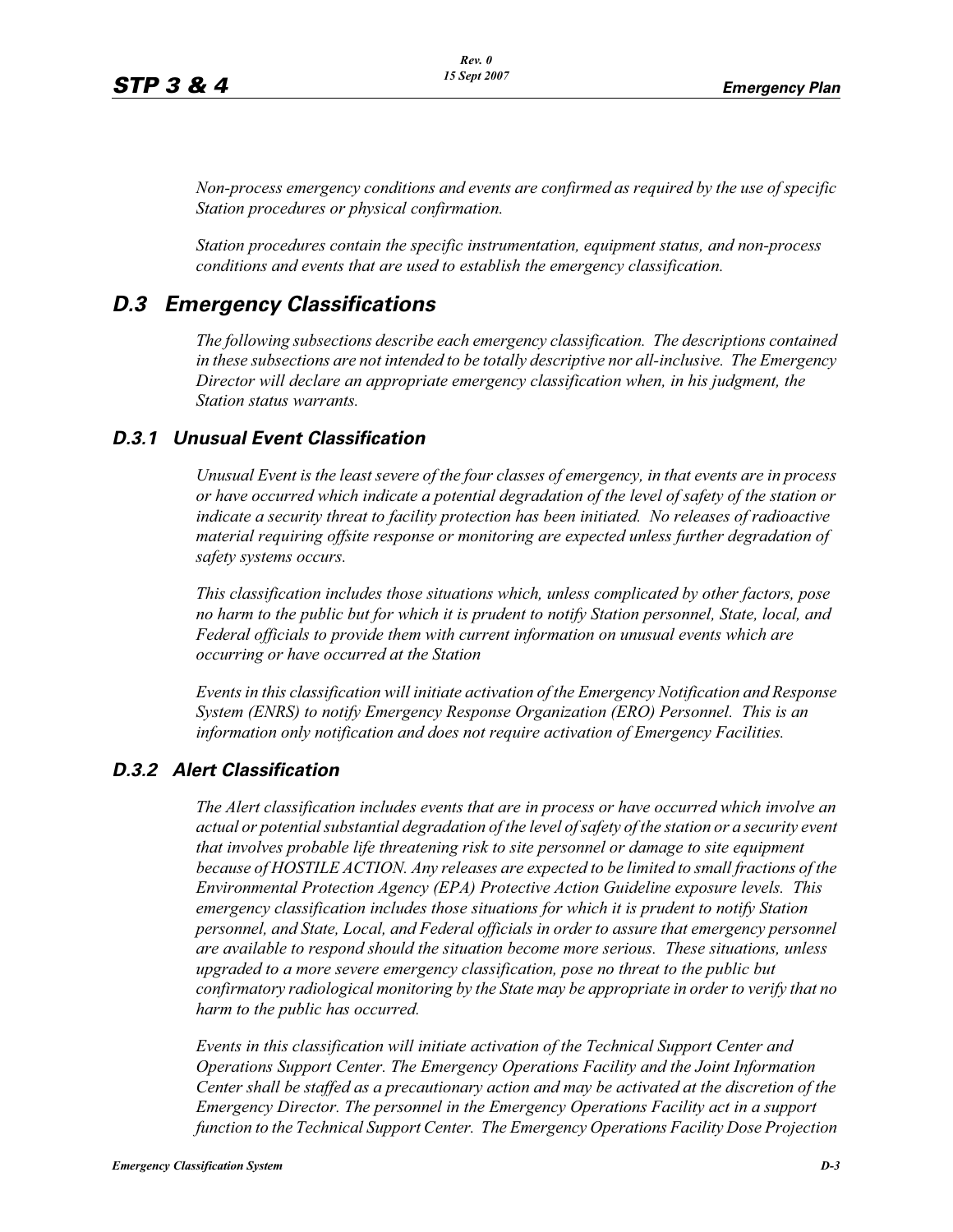*capability is activated at an Alert. Any Emergency Response Facility may be activated at the discretion of the Emergency Director.*

#### *D.3.3 Site Area Emergency Classification*

*The Site Area Emergency classification includes events that are in process or have occurred which involve an actual or likely major failures of station functions needed for protection of the public or HOSTILE ACTION that results in intentional damage or malicious acts; (1) toward site personnel or equipment that could lead to the likely failure of or; (2) that prevent effective access to equipment needed for the protection of the public. Any releases are not expected to result in exposure levels which exceed Environmental Protection Agency (EPA) Protective Action Guideline exposure levels beyond the site boundary. This emergency classification includes those situations for which it is prudent to notify Station personnel, State, County, and Federal officials to allow emergency response facilities to be manned* staffed *and personnel required for evacuation of near site areas to prepare and stage should the situation become more serious.* 

*Situations classified under the Site Area Emergency classification are those for which it may be prudent to provide early warning to the general public within the ten (10) mile Emergency Planning Zone to provide an increased state of readiness should the situation become more serious.*

*Although Protective Action Recommendation are not necessarily required, declaration of a Site Area Emergency will require initiation of emergency response actions by the Station personnel and the State and County authorities.*

#### *D.3.4 General Emergency Classification*

*The General Emergency is the most severe emergency classification defined in this Plan. The General Emergency classification includes events* that *are in process or have occurred which involve actual or imminent substantial core degradation or melting with potential for loss of containment integrity or HOSTILE ACTION that results in an actual loss of physical control of the facility. Releases can be reasonably expected to exceed Environmental Protection Agency (EPA) Protective Action Guideline exposure levels offsite for more than the immediate site area. This emergency classification includes those situations for which it is prudent to notify Station personnel, State, County, and Federal officials to allow the cognizant organizations to take predetermined protective actions, such as shelter or evacuation of the public, in order to minimize the potential for radiological exposure of the public. For these situations, it is prudent to provide early warning to the population within the ten (10) mile Emergency Planning Zone to allow the public to take any necessary protective actions.*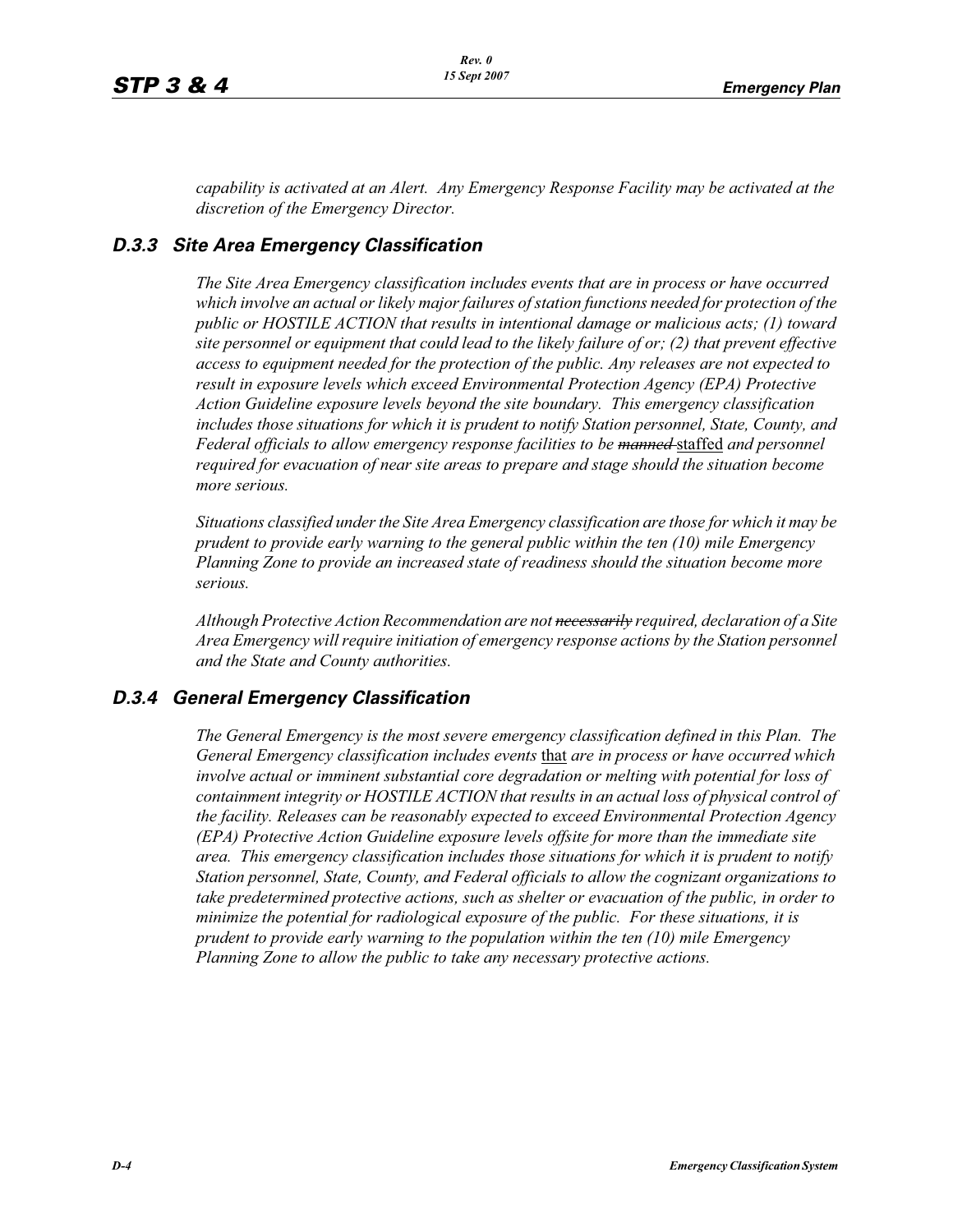#### *Table D-1 (Units 1 and 2) Initiating Conditions For Emergency Classification Page 1 of 4*

**NOTE**

*The following GENERALIZED initiating conditions describe entry into the four emergency classifications for each category. Refer to Emergency Plan Implementing Procedures* for *0ERP01-ZV-IN01, Emergency Classification for the SPECIFIC initiating conditions, plant parameter values and Emergency Action Levels.*

|                             |                                                                                                                                                                        |                                                                                                                                                                                                                                                                                                                | <b>SITE AREA</b>                                                                                                                                                                                                                                           | <b>GENERAL</b>                                                                                   |
|-----------------------------|------------------------------------------------------------------------------------------------------------------------------------------------------------------------|----------------------------------------------------------------------------------------------------------------------------------------------------------------------------------------------------------------------------------------------------------------------------------------------------------------|------------------------------------------------------------------------------------------------------------------------------------------------------------------------------------------------------------------------------------------------------------|--------------------------------------------------------------------------------------------------|
| <b>CATEGORIES</b>           | <b>UNUSUAL EVENT</b>                                                                                                                                                   | <b>ALERT</b>                                                                                                                                                                                                                                                                                                   | <b>EMERGENCY</b>                                                                                                                                                                                                                                           | <b>EMERGENCY</b>                                                                                 |
| Fission product<br>barriers | Any loss or any<br>potential loss of<br>containment<br>Fuel clad<br>degradation<br>Reactor coolant<br>system leakage                                                   | Any loss or any<br>potential loss of<br>clad or reactor<br>coolant system                                                                                                                                                                                                                                      | Loss of both fuel<br>clad and reactor<br>coolant system or<br>potential loss of<br>both fuel clad and<br>reactor coolant<br>system<br>or<br>Potential loss of<br>either fuel clad or<br>reactor coolant<br>system and loss of<br>any additional<br>barrier | Loss of any two<br>barriers and<br>potential loss or<br>loss of third barrier                    |
| Electrical                  | Unplanned loss of<br>class 1E direct<br>current power<br>during cold<br>shutdown or<br>refueling<br>Loss of offsite<br>power to<br>engineered safety<br>feature busses | AC power to 3<br>engineered safety<br>feature busses is<br>reduced to a single<br>power source such<br>that any single<br>failure would result<br>in loss of all AC<br>power<br>Loss of offsite and<br>onsite power to all<br>3 engineered safety<br>feature busses<br>during cold<br>shutdown or<br>refueling | Loss of all class 1E<br>direct current<br>power<br>Loss of offsite and<br>onsite power to all<br>3 engineered safety<br>feature busses                                                                                                                     | Prolonged loss of<br>offsite and onsite<br>power to all 3<br>engineered safety<br>feature busses |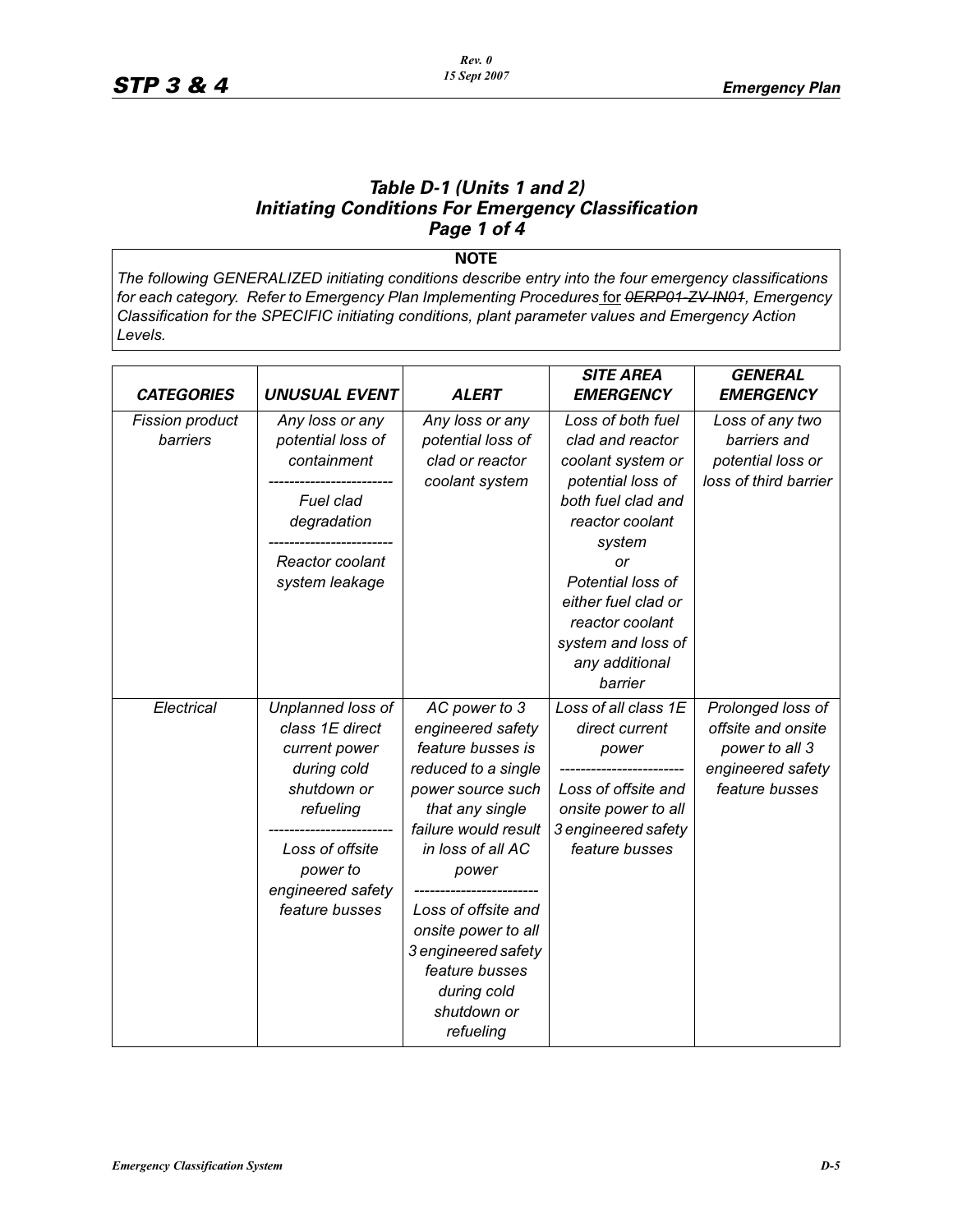#### *Table D-1 (Units 1 and 2) Initiating Conditions for Emergency Classification Page 2 of 4*

|                      |                             |                       | <b>SITE AREA</b>     | <b>GENERAL</b>         |
|----------------------|-----------------------------|-----------------------|----------------------|------------------------|
| <b>CATEGORIES</b>    | <b>UNUSUAL EVENT</b>        | <b>ALERT</b>          | <b>EMERGENCY</b>     | <b>EMERGENCY</b>       |
| Reactor protection / | Inability to reach          | Failure of reactor    | Failure of reactor   | Failure of the         |
| <b>Technical</b>     | required shutdown           | protection system     | protection system    | reactor protection     |
| Specification        | within required             | to complete or        | to complete or       | system to complete     |
|                      | <b>Technical</b>            | initiate an           | initiate an          | an automatic           |
|                      | <b>Specification limits</b> | automatic reactor     | automatic reactor    | reactor trip and       |
|                      |                             | trip and manual trip  | trip and manual trip | manual trip was not    |
|                      |                             | was successful        | was not successful   | successful and         |
|                      |                             |                       |                      | indication of          |
|                      |                             |                       |                      | extreme challenge      |
|                      |                             |                       |                      | to ability to cool the |
|                      |                             |                       |                      | core                   |
| Communications /     | Unplanned loss of           | Unplanned loss of     | Inability to monitor |                        |
| <b>Alarms</b>        | all onsite or offsite       | most Control Room     | a significant        |                        |
| Assessment           | communications              | safety system         | transient in         |                        |
|                      | capabilities                | annunciation or       | progress             |                        |
|                      |                             | indication with       |                      |                        |
|                      | Unplanned loss of           | either (1) a          |                      |                        |
|                      | most control room           | significant transient |                      |                        |
|                      | safety system               | in progress, or (2)   |                      |                        |
|                      | annunciation or             | compensatory          |                      |                        |
|                      | indication                  | indicators are        |                      |                        |
|                      |                             | unavailable           |                      |                        |
| Shutdown             | Unplanned loss of           | Inability to maintain | Complete loss of     |                        |
| Maintenance          | class 1E direct             | plant in cold         | any function         |                        |
|                      | current power               | shutdown              | needed to achieve    |                        |
|                      | during cold                 |                       | or maintain hot      |                        |
|                      | shutdown or                 | Loss of offsite and   | shutdown             |                        |
|                      | refueling                   | onsite power to all   |                      |                        |
|                      |                             | 3 engineered safety   | Loss of water level  |                        |
|                      |                             | feature busses        | in the reactor       |                        |
|                      |                             | during cold           | vessel that has or   |                        |
|                      |                             | shutdown or           | will uncover fuel in |                        |
|                      |                             | refueling             | the reactor vessel   |                        |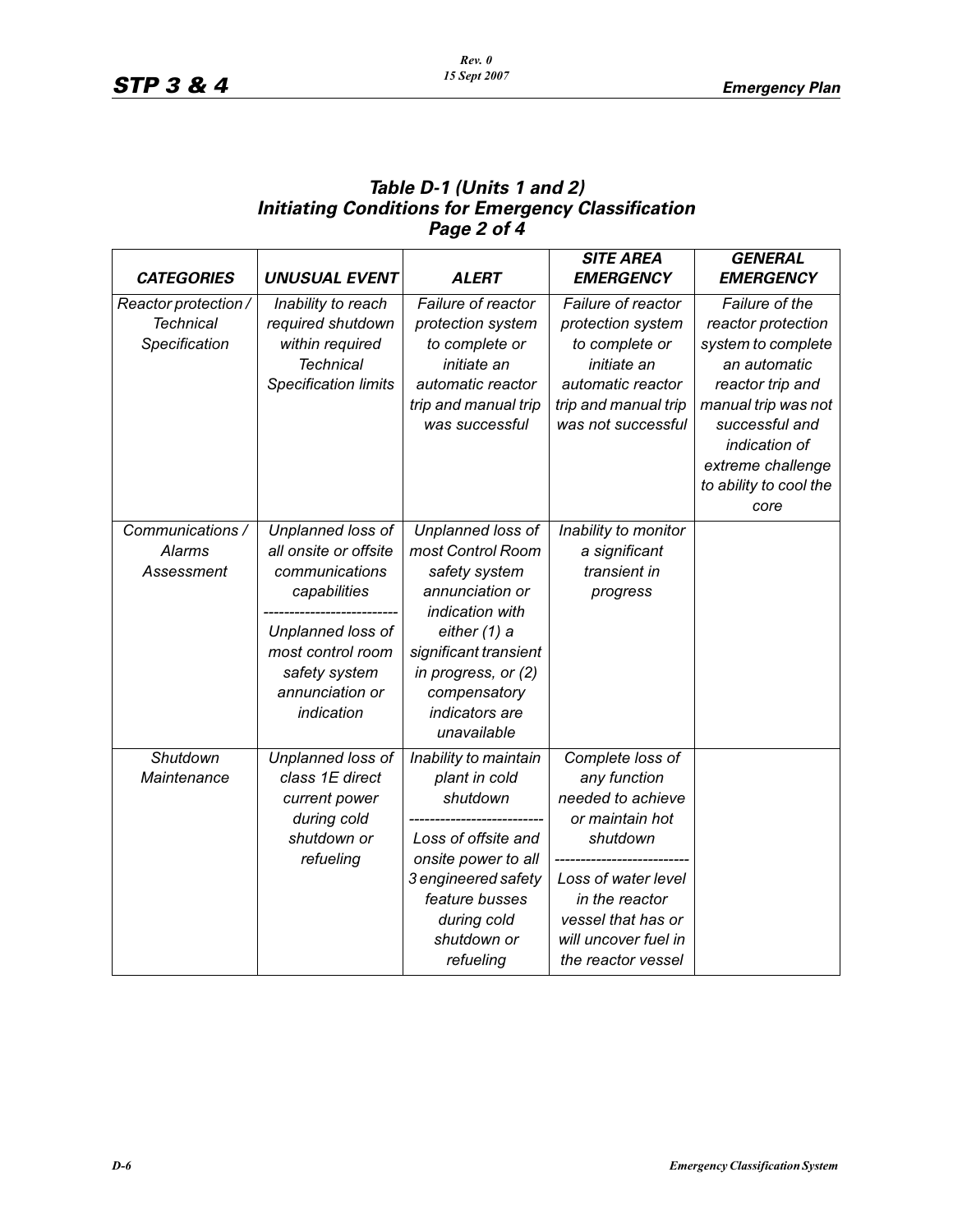#### *Table D-1 (Units 1 and 2) Initiating Conditions for Emergency Classification Page 3 of 4*

| <b>CATEGORIES</b>       | <b>UNUSUAL EVENT</b> | <b>ALERT</b>          | <b>SITE AREA</b><br><b>EMERGENCY</b> | <b>GENERAL</b><br><b>EMERGENCY</b> |
|-------------------------|----------------------|-----------------------|--------------------------------------|------------------------------------|
| Radiological            | Unplanned release    | Unplanned release     | Radiological                         | Radiological                       |
| release                 | above limits for 60  | significantly above   | release which may                    | release which                      |
|                         | minutes              | limits                | approach                             | would result in                    |
|                         |                      |                       | environmental                        | doses at or above                  |
|                         |                      |                       | protection agency                    | environmental                      |
|                         |                      |                       | protective action                    | protection agency                  |
|                         |                      |                       | guidelines                           | protective action                  |
|                         |                      |                       |                                      | guidelines                         |
| <b>Radiation levels</b> | Unexpected           | Release of            | Unexpected                           | Unexpected                         |
|                         | increase in plant    | radioactive material  | increases in                         | increase in                        |
|                         | radiation levels or  | or increase in        | containment                          | containment                        |
|                         | airborne             | radiation levels that | radiation levels                     | radiation levels                   |
|                         | concentrations       | impedes operation     | (100 rem/hour)                       | (1000 rem/hour)                    |
|                         |                      | of systems required   |                                      |                                    |
|                         |                      | to maintain safe      |                                      |                                    |
|                         |                      | operation or to       |                                      |                                    |
|                         |                      | establish or          |                                      |                                    |
|                         |                      | maintain cold         |                                      |                                    |
|                         |                      | shutdown              |                                      |                                    |
|                         |                      |                       |                                      |                                    |
|                         |                      | Major damage to       |                                      |                                    |
|                         |                      | irradiated fuel or    |                                      |                                    |
|                         |                      | loss of water level   |                                      |                                    |
|                         |                      | that has or will      |                                      |                                    |
|                         |                      | result in uncovering  |                                      |                                    |
|                         |                      | of irradiated fuel    |                                      |                                    |
|                         |                      | outside of the        |                                      |                                    |
|                         |                      | reactor vessel        |                                      |                                    |
| Fire/explosion          | Fire or explosion in | Fire or explosion in  |                                      |                                    |
|                         | the protected area   | a vital area          |                                      |                                    |
|                         | or switchyard which  | potentially affecting |                                      |                                    |
|                         | affects normal       | safe shutdown or      |                                      |                                    |
|                         | operation            | decay heat removal    |                                      |                                    |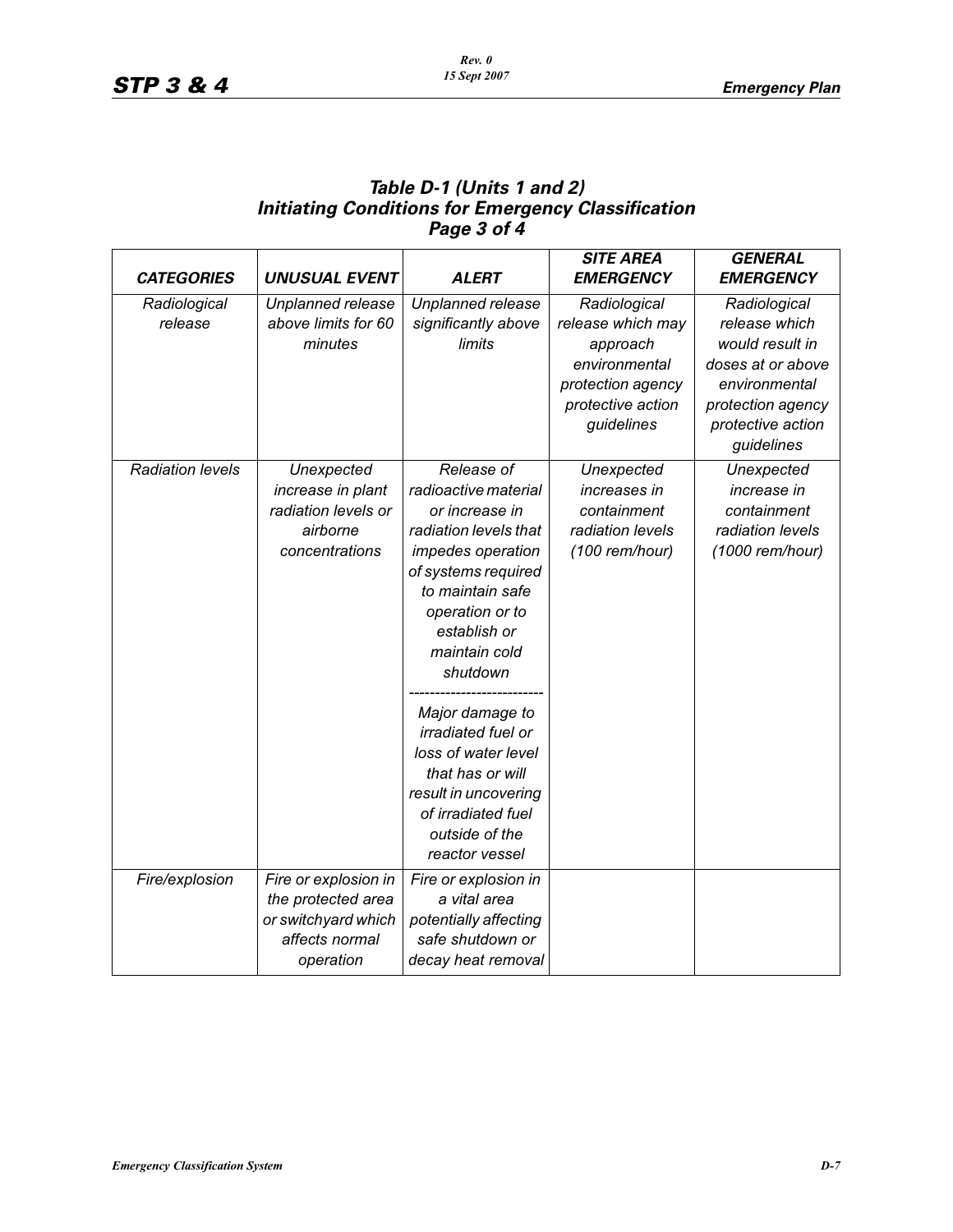#### *Table D-1 (Units 1 and 2) Initiating Conditions for Emergency Classification Page 4 of 4*

| <b>CATEGORIES</b>     | <b>UNUSUAL EVENT</b>            | <b>ALERT</b>          | <b>SITE AREA</b><br><b>EMERGENCY</b> | <b>GENERAL</b><br><b>EMERGENCY</b>          |
|-----------------------|---------------------------------|-----------------------|--------------------------------------|---------------------------------------------|
| Security              | Confirmed security              | Security event in     | Security event in                    | Security event                              |
|                       | event which<br>indicates a      | the protected area    | the Vital Area                       | resulting in loss of<br>physical control of |
|                       | potential                       | Notification of an    | Site attack                          | the facility                                |
|                       | degradation in the              | airborne attack       |                                      |                                             |
|                       | level of safety of<br>the plant | threat                |                                      |                                             |
|                       |                                 | Notification of       |                                      |                                             |
|                       |                                 | hostile action within |                                      |                                             |
|                       |                                 | the owner             |                                      |                                             |
|                       |                                 | controlled area       |                                      |                                             |
| Toxic /Flammable      | Toxic/Flammable                 | Toxic /Flammable      |                                      |                                             |
| gas                   | gases affecting                 | gases potentially     |                                      |                                             |
|                       | plant operation                 | affecting safe        |                                      |                                             |
|                       |                                 | operation             |                                      |                                             |
| Natural or            | Natural or                      | Natural or            |                                      |                                             |
| destructive           | destructive                     | destructive           |                                      |                                             |
| phenomena             | phenomena                       | phenomena             |                                      |                                             |
| affecting plant vital | affecting plant                 | potentially affecting |                                      |                                             |
| area                  | operations                      | safe plant operation  |                                      |                                             |
| Control Room          |                                 | Control Room          | Control Room                         | Control Room                                |
| evacuation            |                                 | evacuation            | evacuation                           | evacuation and                              |
|                       |                                 |                       |                                      | plant control cannot                        |
|                       |                                 |                       |                                      | be established                              |
| <b>Miscellaneous</b>  | <b>Miscellaneous</b>            | <b>Miscellaneous</b>  | <b>Miscellaneous</b>                 | <b>Miscellaneous</b>                        |
| events                | events affecting                | events potentially    | events affect the                    | events which may                            |
|                       | plant operations                | affecting safe plant  | ability to shutdown                  | potentially result in                       |
|                       |                                 | operations            | the plant or                         | a hazard to the                             |
|                       |                                 |                       | maintain it in a safe                | public                                      |
|                       |                                 |                       | shutdown condition                   |                                             |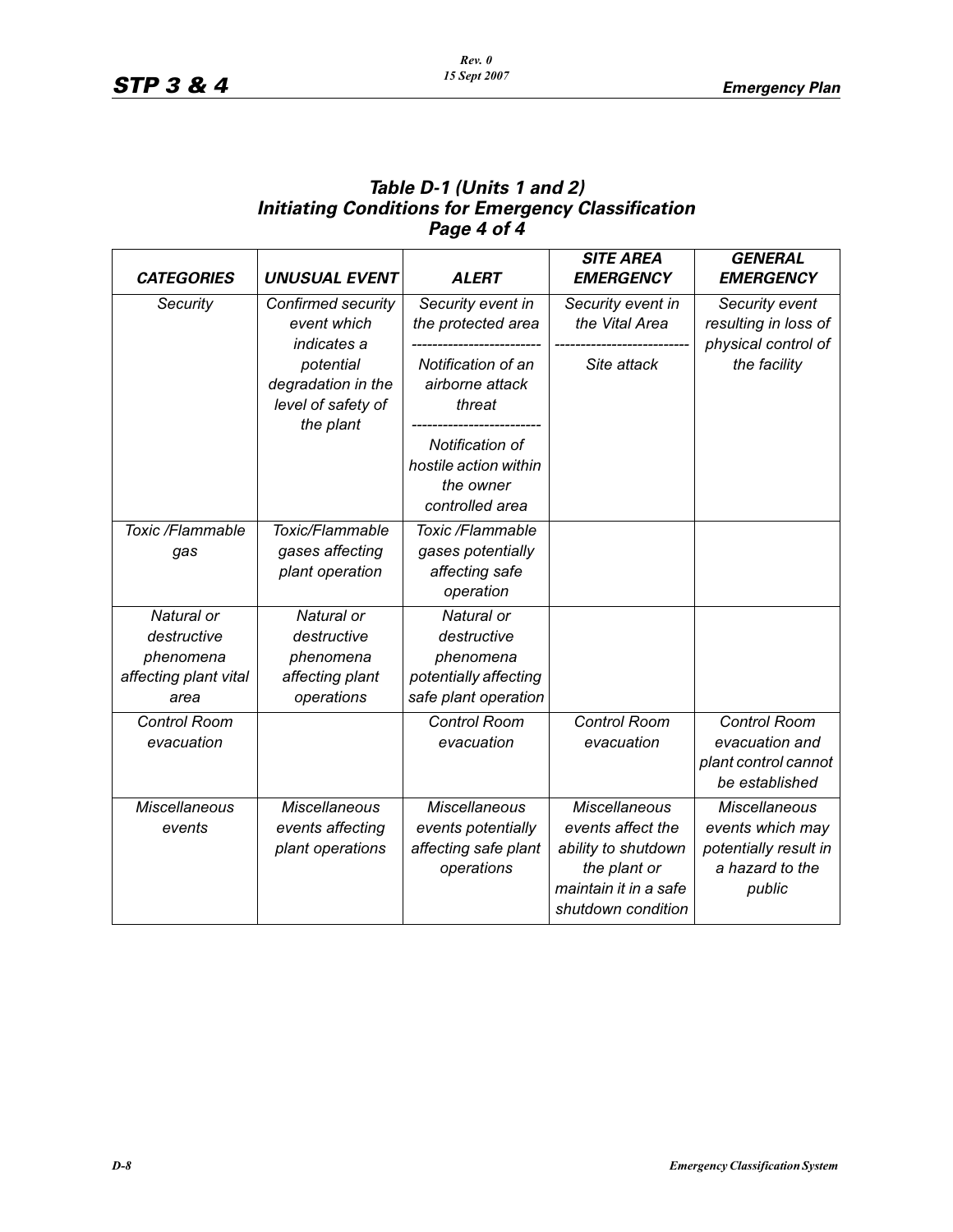#### **Table D-2 (Units 3 and 4) Initiating Conditions for Emergency Classification Page 1 of 4**

**NOTE**

The following GENERALIZED initiating conditions describe entry into the four emergency classifications for each category. Refer to Emergency Plan Implementing Procedures for Emergency Classification for the SPECIFIC initiating conditions, plant parameter values and Emergency Action Levels.

Recognition Category C - Cold Shutdown/Refueling System Malfunctions (cont.)

| <b>UNUSUAL EVENT</b>                                                                                 | <b>ALERT</b>                                                                                 | <b>SITE AREA</b><br><b>EMERGENCY</b>                                               | <b>GENERAL</b><br><b>EMERGENCY</b>                                                                                                    |
|------------------------------------------------------------------------------------------------------|----------------------------------------------------------------------------------------------|------------------------------------------------------------------------------------|---------------------------------------------------------------------------------------------------------------------------------------|
| CU1 - RCS leakage.                                                                                   | <b>CA1 - Loss of RCS/RPV</b><br>inventory with irradiated<br>fuel in the RPV.                | CS1 - Loss of RPV<br>inventory affecting core<br>decay heat removal<br>capability. | CG1 - Loss of RPV<br>inventory affecting fuel<br>clad integrity with<br>containment challenged<br>with irradiated fuel in the<br>RPV. |
| <b>CU2 - Unplanned loss of</b><br>RCS inventory with<br>irradiated fuel in the<br>RPV.               |                                                                                              |                                                                                    |                                                                                                                                       |
| <b>CU3 - Loss of all off-site</b><br>AC Power to emergency<br>busses for greater than<br>15 minutes. | <b>CA3 - Loss of all off-site</b><br>and all on-site AC power<br>to emergency busses.        |                                                                                    |                                                                                                                                       |
| CU4 - Unplanned loss of<br>decay heat removal<br>capability with irradiated<br>fuel in the RPV.      | CA4 - Inability to<br>maintain plant in cold<br>shutdown with irradiated<br>fuel in the RPV. |                                                                                    |                                                                                                                                       |
| CU6 - Unplanned loss of<br>all on-site or off-site<br>communications<br>capabilities.                |                                                                                              |                                                                                    |                                                                                                                                       |
| CU7 - Unplanned loss of<br>required DC power for<br>greater than 15 minutes.                         |                                                                                              |                                                                                    |                                                                                                                                       |
| <b>CU8 - Inadvertent</b><br>criticality.                                                             |                                                                                              |                                                                                    |                                                                                                                                       |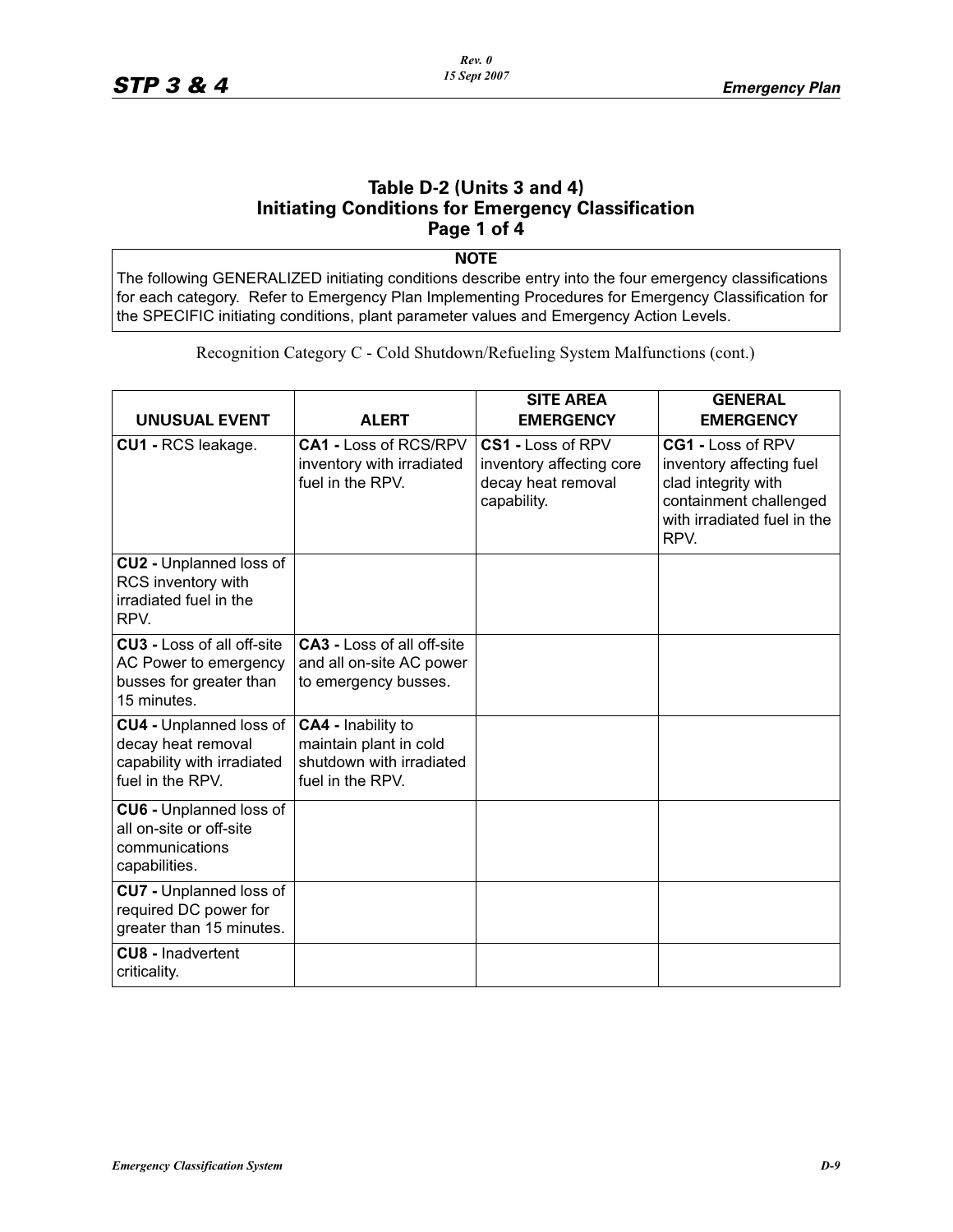#### **Table D-2 (Units 3 and 4) Initiating Conditions for Emergency Classification Page 2 of 4**

Recognition Category F - Fission Product Barriers

| <b>UNUSUAL EVENT</b>                                      | <b>ALERT</b>                                                                 | <b>SITE AREA</b><br><b>EMERGENCY</b>                      | <b>GENERAL</b><br><b>EMERGENCY</b>                                                  |
|-----------------------------------------------------------|------------------------------------------------------------------------------|-----------------------------------------------------------|-------------------------------------------------------------------------------------|
| FU1- Any loss or any<br>potential loss of<br>containment. | <b>FA1-</b> Any loss or any<br>potential loss of either<br>fuel clad or RCS. | <b>FS1-Loss or potential</b><br>loss of any two barriers. | FG1- Loss of any two<br>barriers and loss or<br>potential loss of third<br>barrier. |

Recognition Category H - Hazards and Other Conditions Affecting Plant Safety

| <b>UNUSUAL EVENT</b>                                                                                                                                                     | <b>ALERT</b>                                                                                                                                                                                                                                             | <b>SITE AREA</b><br><b>EMERGENCY</b>                        | <b>GENERAL</b><br><b>EMERGENCY</b>                                                         |
|--------------------------------------------------------------------------------------------------------------------------------------------------------------------------|----------------------------------------------------------------------------------------------------------------------------------------------------------------------------------------------------------------------------------------------------------|-------------------------------------------------------------|--------------------------------------------------------------------------------------------|
| <b>HU1-</b> Natural or<br>destructive phenomena<br>affecting the Protected<br>Area.                                                                                      | <b>HA1-</b> Natural or<br>destructive phenomena<br>affecting a plant Vital<br>Area.                                                                                                                                                                      |                                                             |                                                                                            |
| <b>HU2- Fire within</b><br>Protected Area boundary<br>not extinguished in less<br>than 15 minutes of<br>detection or explosion<br>within the Protected Area<br>Boundary. | HA2- Fire or explosion<br>affecting the operability<br>of plant safety systems<br>required to establish or<br>maintain safe shutdown.                                                                                                                    |                                                             |                                                                                            |
| <b>HU3-</b> Release of toxic.<br>corrosive, asphyxiant, or<br>flammable gases<br>deemed detrimental to<br>normal plant operations.                                       | <b>HA3-Access to a Vital</b><br>Area is prohibited due to<br>release of toxic,<br>corrosive, asphyxiant or<br>flammable gases which<br>jeopardizes operation of<br>systems required to<br>maintain safe operations<br>or safely shutdown the<br>reactor. |                                                             |                                                                                            |
| <b>HU4-</b> Confirmed security<br>condition or threat which<br>indicates a potential<br>degradation in the level<br>of safety of the plant.                              | <b>HA4-</b> Hostile action<br>within the Owner<br>Controlled Area or<br>airborne attack threat.                                                                                                                                                          | <b>HS4-</b> Hostile action<br>within the Protected<br>Area. | <b>HG1-</b> Hostile action<br>resulting in loss of<br>physical control of the<br>facility. |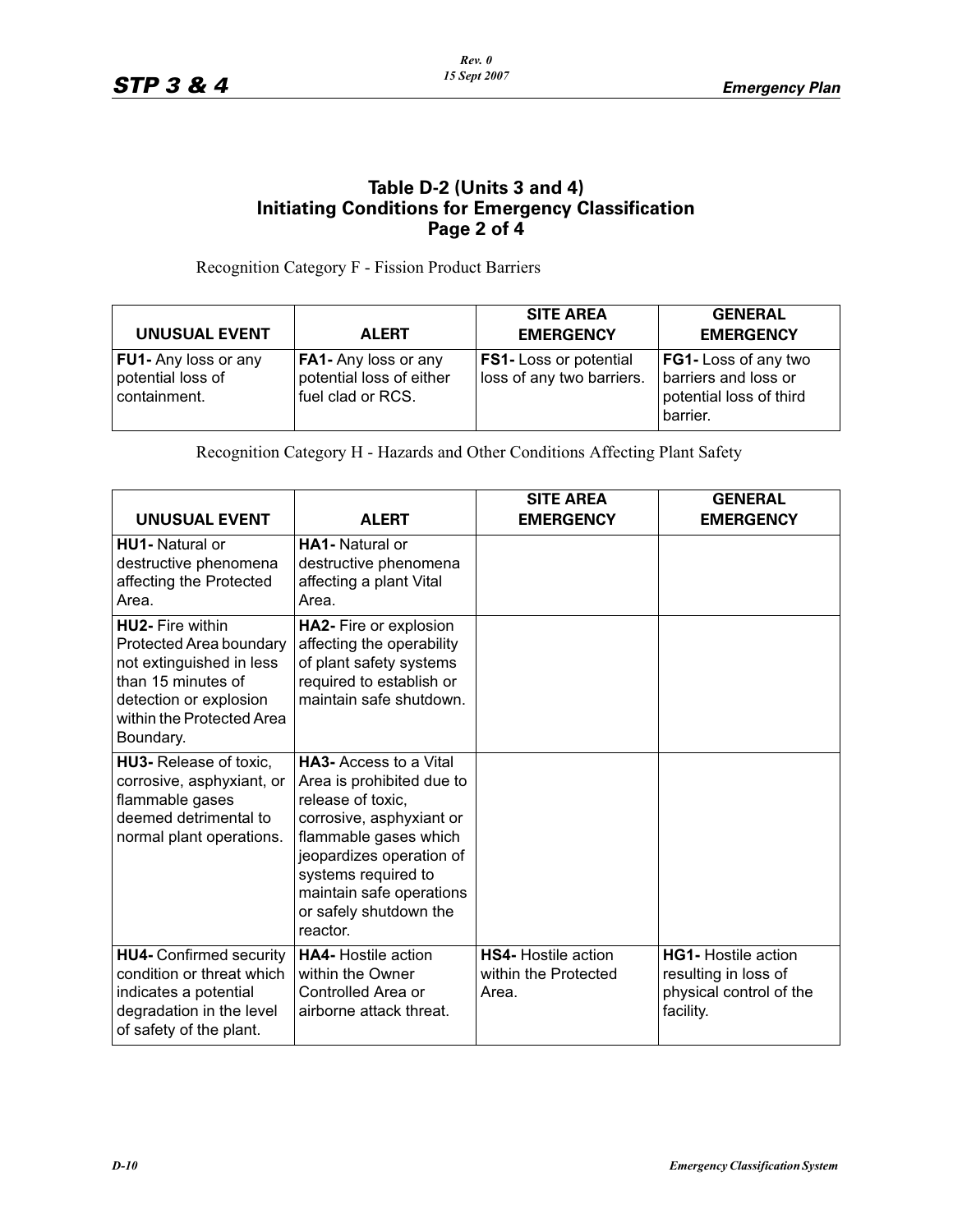#### **Table D-2 (Units 3 and 4) Initiating Conditions for Emergency Classification Page 3 of 4**

Recognition Category H - Hazards and Other Conditions Affecting Plant Safety (Continued)

| <b>UNUSUAL EVENT</b>                                                                                                                       | <b>ALERT</b>                                                                                                                                 | <b>SITE AREA</b><br><b>EMERGENCY</b>                                                                                                                    | <b>GENERAL</b><br><b>EMERGENCY</b>                                                                                                                    |
|--------------------------------------------------------------------------------------------------------------------------------------------|----------------------------------------------------------------------------------------------------------------------------------------------|---------------------------------------------------------------------------------------------------------------------------------------------------------|-------------------------------------------------------------------------------------------------------------------------------------------------------|
| <b>HU5-</b> Other conditions<br>existing which in the<br>judgment of the<br><b>Emergency Director</b><br>warrant declaration of a<br>NOUE. | <b>HA6-</b> Other conditions<br>existing which in the<br>judgment of the<br><b>Emergency Director</b><br>warrant declaration of an<br>Alert. | <b>HS3-</b> Other conditions<br>existing which in the<br>judgment of the<br><b>Emergency Director</b><br>warrant declaration of<br>Site Area Emergency. | <b>HG2-</b> Other conditions<br>existing which in the<br>judgment of the<br><b>Emergency Director</b><br>warrant declaration of<br>General Emergency. |
|                                                                                                                                            | <b>HA5-</b> Control Room<br><b>Evacuation Has Been</b><br>Initiated.                                                                         | <b>HS2-</b> Control Room<br>Evacuation Has Been<br>Initiated and Plant<br>Control Cannot Be<br>Established.                                             |                                                                                                                                                       |

Recognition Category R - Abnormal Radiation Levels/Radiological Effluents

| <b>UNUSUAL EVENT</b>                                                                                                                                                                                                | <b>ALERT</b>                                                                                                                                                                                                                           | <b>SITE AREA</b><br><b>EMERGENCY</b>                                                                                                                                                                                 | <b>GENERAL</b><br><b>EMERGENCY</b>                                                                                                                                                                                                                           |
|---------------------------------------------------------------------------------------------------------------------------------------------------------------------------------------------------------------------|----------------------------------------------------------------------------------------------------------------------------------------------------------------------------------------------------------------------------------------|----------------------------------------------------------------------------------------------------------------------------------------------------------------------------------------------------------------------|--------------------------------------------------------------------------------------------------------------------------------------------------------------------------------------------------------------------------------------------------------------|
| RU1 - Any unplanned<br>release of gaseous or<br>liquid radio-activity to the<br>environment that<br>exceeds two times the<br>radiological effluent<br>Technical<br>Specifications/ODCM for<br>60 minutes or longer. | RA1 - Any unplanned<br>release of gaseous or<br>liquid radioactivity to the<br>environment that<br>exceeds 200 times the<br>Radiological Effluent<br>Technical<br>Specifications/ODCM for<br>15 minutes or longer.                     | RS1 - Off-site dose<br>resulting from an actual<br>or imminent release of<br>gaseous radioactivity<br>exceeds 100 mrem<br>TEDE or 500 mrem<br>thyroid CDE for the<br>actual or projected<br>duration of the release. | <b>RG1 - Off-site dose</b><br>resulting from an actual<br>or imminent release of<br>gaseous radioactivity<br>exceeds 1000 mrem<br>TEDE or 5000 mrem<br>Thyroid CDE for the<br>actual or projected<br>duration of the release<br>using actual<br>meteorology. |
| RU2 - Unexpected rise in<br>plant radiation.                                                                                                                                                                        | <b>RA3 - Release of</b><br>radioactive material or<br>rise in radiation levels<br>within the facility that<br>impedes operation of<br>systems required to<br>maintain safe operations<br>or to establish or<br>maintain cold shutdown. |                                                                                                                                                                                                                      |                                                                                                                                                                                                                                                              |
|                                                                                                                                                                                                                     | RA2 - Damage to<br>irradiated fuel or loss of<br>water level that has<br>resulted or will result in<br>the uncovering of<br>irradiated fuel outside<br>the reactor vessel.                                                             |                                                                                                                                                                                                                      |                                                                                                                                                                                                                                                              |